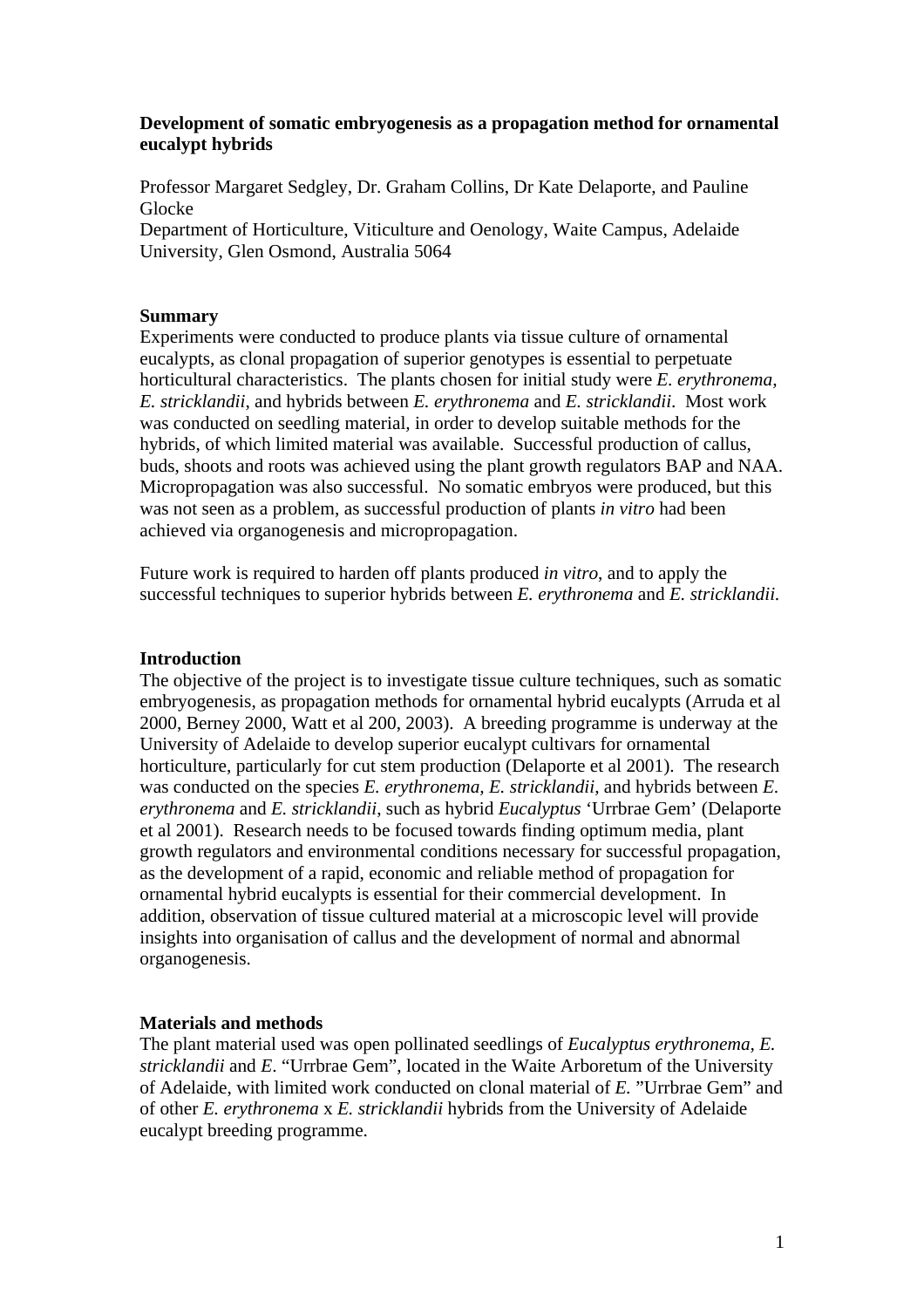Three tissue culture pathways were investigated, somatic embryogenesis, organogenesis and micropropagation (Watt et al 2003).

# Experiments

*Experiment 1*. Effect of plant growth regulators on different genotypes and tissue types

Seeds of *E. erythronema, E. stricklandii* and *E*. 'Urrbrae Gem" were sterilised and germinated *in vitro*. Hypocotyl, cotyledon and leaf explants were harvested from 2-3 week old seedlings and placed on MS medium. The auxins were NAA at 0, 5 and 10  $\mu$ M, and 2,4-D at 0, 5 and 10  $\mu$ M. The cytokinins were BAP at 0, 1, 5  $\mu$ M and kinetin at 0 and 5 µM. The explants were placed on medium in 30 mL polycarbonate tubes with 10 mL medium per tube in a growth room at  $24^{\circ}$ C with 16 hours low light at 11 microeinsteins per  $m^2$  per second, with 10 replicates per treatment. Data collected were callus growth, root number, shoot number and bud number and data were analysed by ANOVA.

*Experiment 2*. Effect of low concentration of BAP on bud and shoot regeneration from different genotypes and tissue types

Leaf and apex explants were taken from 2-3 week old seedlings of *E. erythronema, E. stricklandii* and *E*. 'Urrbrae Gem", and from *in vitro* grown shoots of *E. erythronema* x *E. stricklandii* hybrid 2.5. BAP levels were 0, 0.1, 0.25, 0.5 and 1 µM. Other conditions were as for Experiment 1.

*Experiment 3.* Effect of auxins on organogenesis from different genotypes and tissue types

This experiment tested a technique known to produce somatic embryos in *Eucalyptus globulus* (Pinto et al 2002). Apices and 3 day old cotyledons were taken from seedlings of *E. erythronema, E. stricklandii* and *E*. 'Urrbrae Gem", and apices were taken from in vitro shots of *E. erythronema x E. stricklandii* hybrid 2.5. NAA was used at 0, 4.5, 16, 26 and 80  $\mu$ M for 1 - 4 weeks after which explants were subcultured to medium lacking plant growth regulators.

# *Experiment 4*. Micropropagation

Nodal explants were taken from seedlings of *E*. 'Urrbrae Gem' germinated *in vitro*. These were multiplied on MS medium and shoots were transferred to medium with IBA for root initiation.

# **Results**

*Experiment 1*. Effect of plant growth regulators on different genotypes and tissue types

Organogenesis was achieved from leaf explants with the following combinations of plant growth regulators:

Callus:  $1 \mu M$  BAP and  $5 \mu M$  NAA Callus:  $5 \mu M$  BAP and  $5 \mu M$  NAA Buds and shoots: 1  $\mu$ M BAP alone Callus:  $5 \mu M$  BAP and  $5 \mu M$  NAA Roots: 5 µM NAA alone

Roots: 10 µM NAA alone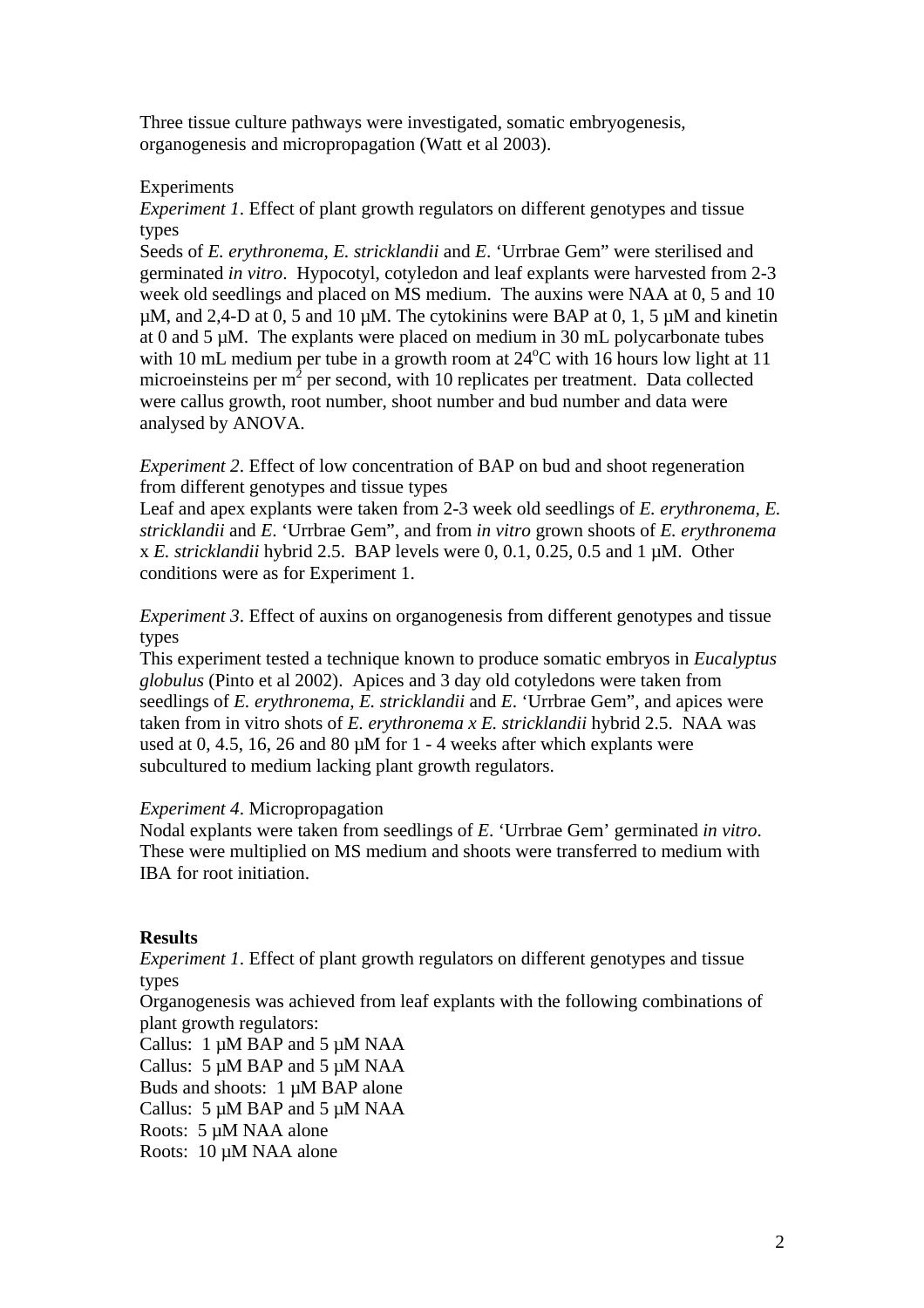Callus, roots, buds and shoots were produced, and microscopy showed that the shoots had normal meristematic and vascular organisation. No somatic embryos were produced.

Organogenesis from hypocotyls and cotyledons was varied. Low levels of BAP were effective, so the next experiment investigated even lower levels.

*Experiment 2*. Effect of low concentration of BAP on bud and shoot regeneration from different genotypes and tissue types

Apices were more responsive than leaves, with good shoot growth and less callus than in the previous experiment. No somatic embryos were observed.

*Experiment 3*. Effect of auxins on organogenesis from different genotypes and tissue types

No somatic embryos were produced, but shoots and roots developed producing plantlets after 1 week on 80 µM NAA.

*Experiment 4*. Micropropagation *In vitro* shots were established from nodal explants. These were rooted with IBA.

### **Discussion**

No previous research had been conducted on the ornamental species *E. erythronema, E. stricklandii*, and hybrids between *E. erythronema* and *E. stricklandii* (Watt et al 2003). Hence, the first experiment was conducted to determine the best combination of plant growth regulators for these species. Leaf tissue was more responsive than hypocotyl, which was more responsive than cotyledon. Seedlings of *Eucalyptus* 'Urrbrae Gem ' were more similar in response to the female parent *E. erythronema* than to the male parent *E. stricklandii*. They produced callus, buds, shoots and roots, whereas *E. stricklandii* produced fewer shoots. 2,4-D produced poor callus with no shoots and few roots. Kinetin was generally less effective than BAP.

Because low levels of BAP were effective, it was decided to try lower levels, and to include apices in Experiment 2. Apices were more responsive than leaves, and better shoots with less callus were produced. These shoots were then rooted with IBA.

Experiment 3 followed a method shown to produce somatic embryos in *Eucalyptus globulus* (Pinto et al 2002), using high levels of NAA and 2,4-D. Cotyledons produced callus and roots and apices produced shoots and roots, but no somatic embryos were produced. It appears that the species species *E. erythronema, E. stricklandii*, and hybrids between *E. erythronema* and *E. stricklandii* are not as responsive as some other eucalypt species in the production of somatic embryos.

Leaves and apices were the most responsive in tissue culture. Callus from mature tissue produced only more callus and did not undergo organogenesis.

## **Conclusions**

- Plants with shoots and roots were produced *in vitro* via organogenesis

- Plants with shoots and roots were produced *in vitro* via micropropagation